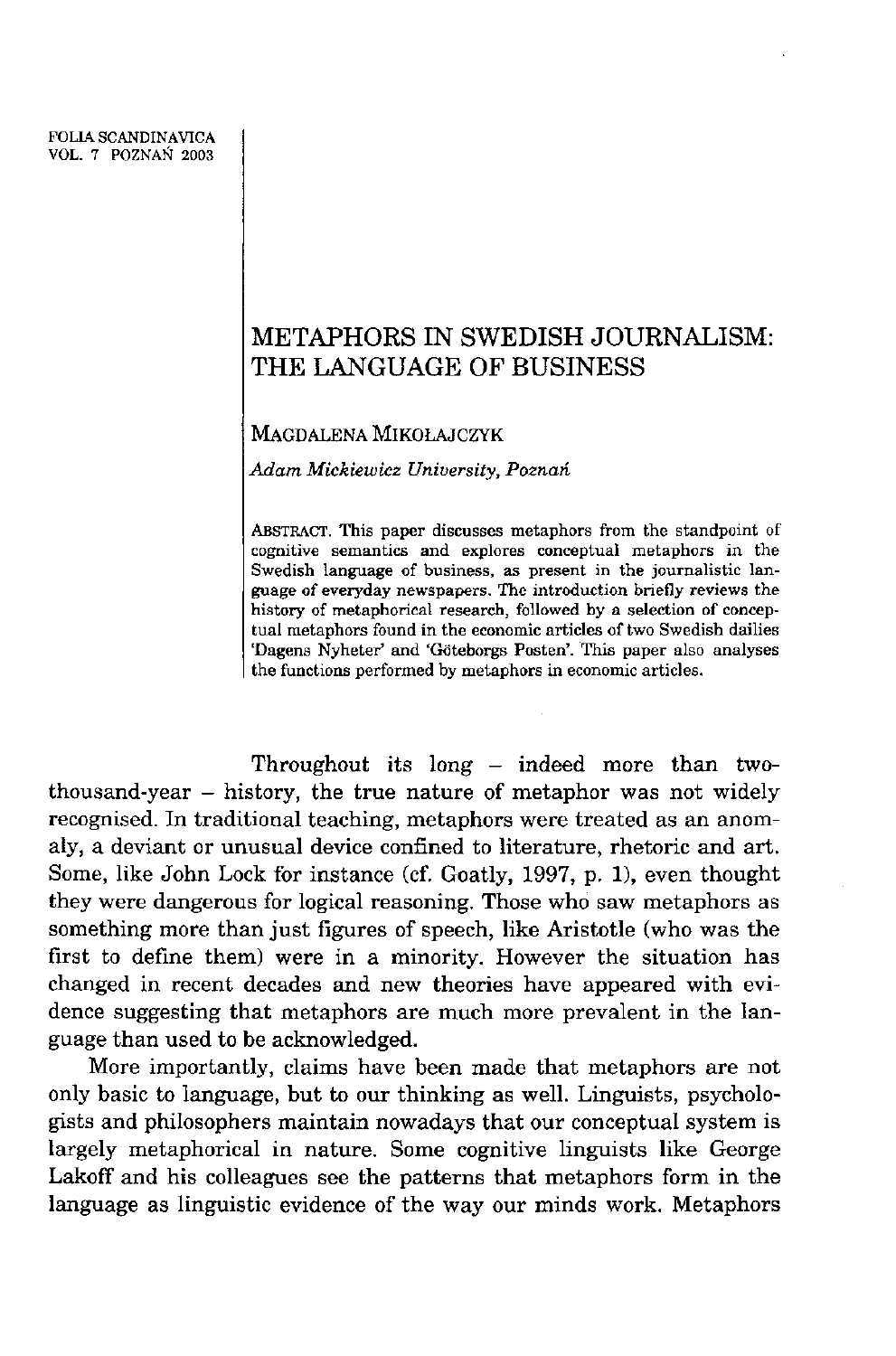put in this perspective enable one to think and talk about one kind of thing in terms of another not only in special circumstances, as literary discourse, but also in every-day communication. As it is argued by cognitive linguists, literał usage of the language is nowhere near as widespread as used to be thought.

Metaphors are now recognised to be pervading the language that used to be considered literał. They are of interest both to pragmatists and semanticists as they are concerned with both the actual use of the language and the lexicon. Some of them cannot be understood without a context, others find their way into dictionaries, become lexicalised and sometimes revived and used as metaphors again.

The following typographical conventions have been used in this paper:

Items **in bold** are Vehicle-terms

Items underlined are Topic-terms, e.g. Man is **a wolf** 

'DN' and 'GP' refer to 'Dagens Nyheter' and 'Goteborgs Posten' respectively

### METAPHORS IN ECONOMICS

Being so omnipresent could metaphors be found also in economics, a field traditionally perceived as 'scientific' or 'technical'? A fleeting analysis of any economics textbook would prove this to be so. Economic textbooks seem to abound in metaphors, as seen in the following examples:

capital **mobility, balance** of trade, great **depression, consumption,** economic **growth.** 

These are clearly lexicalised, 'dead' metaphors, as some linguists cali them, and an average native speaker of English would not see them as metaphors, but in fact they do have a clear metaphorical origin.

### METAPHORICAL PATTERNS IN SWEDISH ECONOMIC ARTICLES

The finance sections of two Swedish newspapers 'Dagens Nyheter' and 'Goteborgs Posten' from the period between 23rd April 1999 and 6th May 1999 were analysed as linguistic da^a in the search for metaphors in Swedish economic articles. Research has identified several conceptual metaphors which are characteristic. One of the metaphorical patterns found in the articles analysed can be described by the following conceptual metaphor: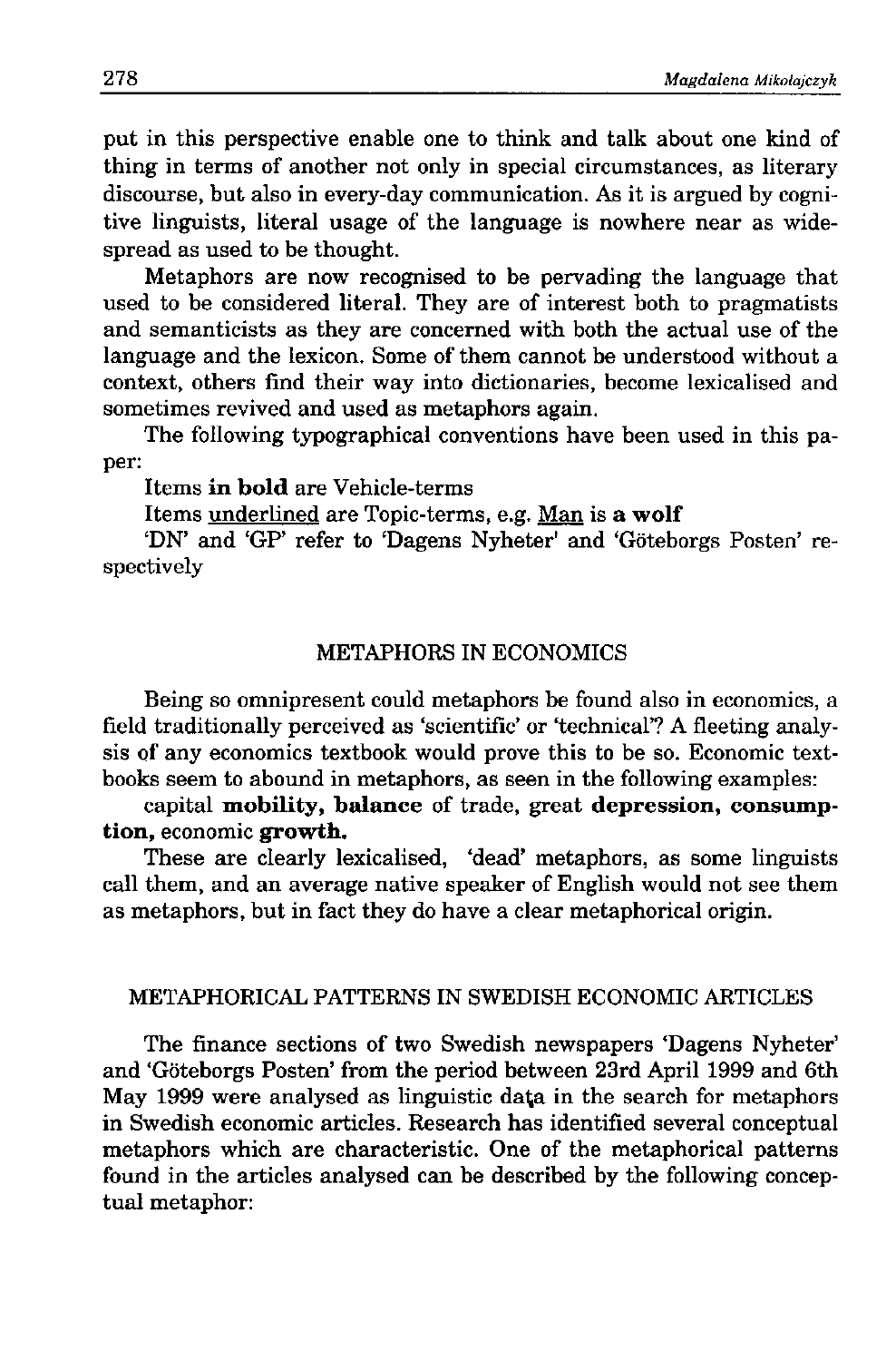**ECONOMI C CONDITION S AR E METEOROLOGICA L CONDITION S** 

Examples:

Sangtillyerkaren Hasten hamnade i **blasvader** sedan ledningen börjat dela ut skriftliga varningar om uppsägning till anställda som av olika skal inte ville arbeta óvertid. (GP)

... i den reala ekonomin börjar ljuspunkterna skönjas. Men än finns **orosmoln.** (DN)

Det finns några moln på Ericssons himmel. Ett är konkurrenten Nokia som ocksa nafsar dem i bakhasorna. (DN)

Utan vår egen förskyllan har vi upplevt den värsta finanskrisen sedan andra världskriget, men vi **har klarat stormen** ganska bra, vår valuta är fortfarande stark, vi har inte devalverat den, vår valutaresery är en av de största i världen ... (DN)

Bada vagar kraver ett battre fóretagsklimat, ... (GP)

One clearly notices that the economic situation of a company or a country can be successfully described in Swedish in terms of the terminology used in weather forecasting. The vocabulary used is visibly of meteorological nature. In direct translation from Swedish the words 'windy weather', 'storm clouds' and 'a storm' are used to describe unfavourable economic conditions. Moreover, the word 'climate' is used in this context, which is also used in a similar way in English, incidentally.

Another conceptual metaphor found in the economic register is:

**BUSINES S I S WA R** 

**Striden** inom Skattebetalarnas fórening trappas upp. (DN)

Wallenbegargarna har inte rad att fórlora den har **bataljen,** men det ar svart att se hur de ska vinna den. (GP)

Europa Mobler viii bli storre fór att ta upp **kampen** med Ikea och Mio. (DN)

En seg **maktkamp** pågår mellan ägarna av båda bolagen. (DN) Snacka om **krigsforklaring.** (GP)

Scanias ägare till **motattack** (DN)

Nar det galler framtida **allianser** blickar han mot Europa snarare än övriga Norden. (DN)

Deffinitivt finns det **offensiva** möjligheter och kombinationer för Scania. (GP)

Apparently, judging by the metaphors, businessmen are engaged in all-out warfare. The competition being fierce, they work out military strategies, enter into alliances, launch offensives, fight battles, engage in combats and at times take up defensive positions.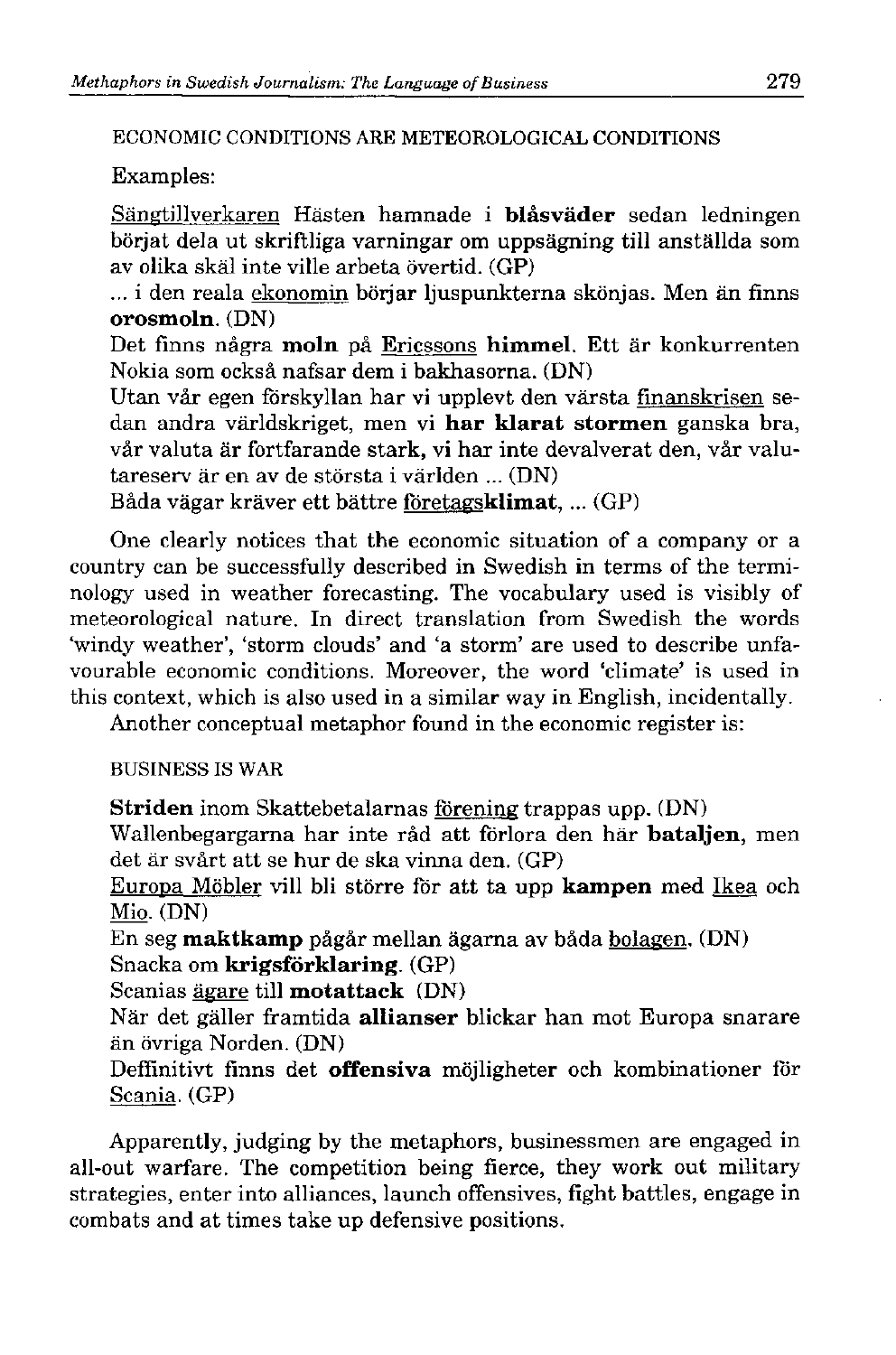But the world of business is not always that brutal. Sometimes less 'yiolent' metaphors are employed and doing business is like joining in a game. Here is another conceptual metaphor:

### **BUSINESS IS A GAME**

Examples:

När Posten missade möjligheten att köpa transportföretaget ASG förra måndagen var det sjabbel på högsta nivå. Nedan har DN kartlagt **spelet** bakom. (DN)

Striden fórs med aktiekóp. **utspel** och egna berakningar ... (DN)

Lika villkor på samma spelplan, efterlyser Göran Forssén vice yerkstallande direktor yid Syenska akerifórbundet och framfór en branschs nódrop fór oyerleynad om att **spelreglerna** ska bli lika fór alla. (DN)

## ORIENTATIONAL METAPHORS

A large and important group of metaphors in economic texts includes those connected with spatial orientation. Accounts of economic conditions teem with yerbs of moyement. The most important conceptual metaphors here are: MORE IS UP; LESS IS DOWN. Although horizontal movement can also be used to form metaphors in the economic register in Swedish, e.g. 'att backa'. A number of economic concepts are in constant moyement - prices, shares, interest rates and currencies go relentlessly up or down. The vocabulary is impressively extensive here.

Examples:

I gar **steg** kurserna inledningsyis med nagra procent. (DN) lónelyft (DN) Rórelsemarginalen **okade** (DN) Aktiekurserna **slguter i hójden.** (GP) De korta rantorna **klattrade** ... (DN) Priset pa bilar **snuddar** sitt **tak.** (GP) att **fa ner** kostnaderna (DN) Skanska **faller** pa stark bórs (GP) ... priset pa dieselolja **sanks.** (DN) Sonys yinst fortsatter **rasa** (DN) ... Japans BNP **sjunker** med 1,4 procent (DN) Göran Collert hoppades att räntebotten nu var nådd "annars är det tecken på att ekonomin är rutten". (DN) Det smalare OMX-index **backade** 0,07 procentenheter ... (DN)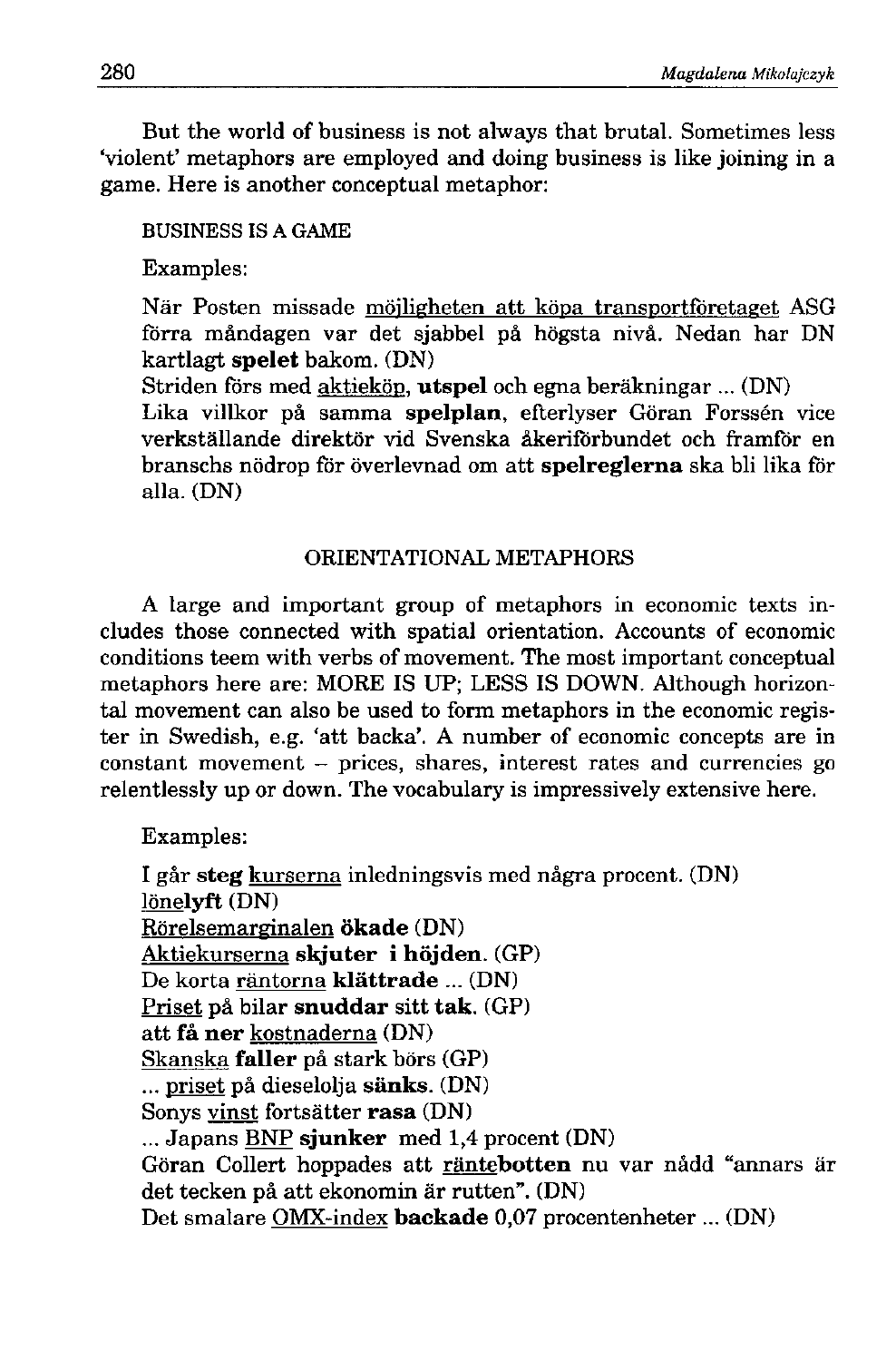When one talks about economic outlook and prognoses in Swedish, the sense of sight lends itself well to being used to form a metaphor. It is also used to talk about understanding, analysing and to describe phenomena that are easy to understand. The following conceptual metaphors demonstrate this:

**S E E = UNDERSTAND/KNO W** 

**SEEING THE LIGHT = GOOD ECONOMIC OUTLOOK** 

**SEEING DARKNESS = BAD ECONOMIC OUTLOOK** 

Totalt kan man **se** ett svagt **Ijus** fór de asiatiska landerna och i yissa lander ser det riktigt bra ut. (GP)

Men svenskarnas **syn** pa landets ekonomi ar inte lika **Ijus.** (DN) Koncerndirektor (...)Leiv Nergaard **ser** dock **Ijuspunkter** i den allra senaste prisutyecklingen. (DN)

For industrifóretagen syns ingen **Ijusning.** (DN)

... men pa kort sikt ser det fortfarande relatiyt **morkt** ut fór den japanska ekonomin. (GP)

Ett litet **Ijus** i **morkret** ar att yi lyckades radda 35 ay de 40 iobben pa driftssidan ... (DN)

Då få ljusglimtarna syns bland annat inom personbilsområdet ... (DN)

## **TEMPERATURE**

Temperature can also be a source of information about economic conditions. The conceptual metaphors here are:

**HOT IS ACTIVE/DESIRABLE** 

**T O O HO T I S BA D** 

Examples:

Tya omraden som ar sarskilt **heta** ar byggsektorn och IT. (DN) Menar du att Mitsubishi inte ar en **hetare** samarbetspartner an någon annan. (GP)

... den amerikanska ekonomin borjar bli **óverhettad.** (DN)

... liknar situationen med slutet av 1980-talet då köpfest rådde och ekonomin till sist drabbades av **överhettning**. (DN)

# PHYSICS - A SOURCE FOR METAPHORS IN ECONOMIC TEXTS

Another obseryation one should make is that within the economic register there is a large group of metaphors that are borrowed from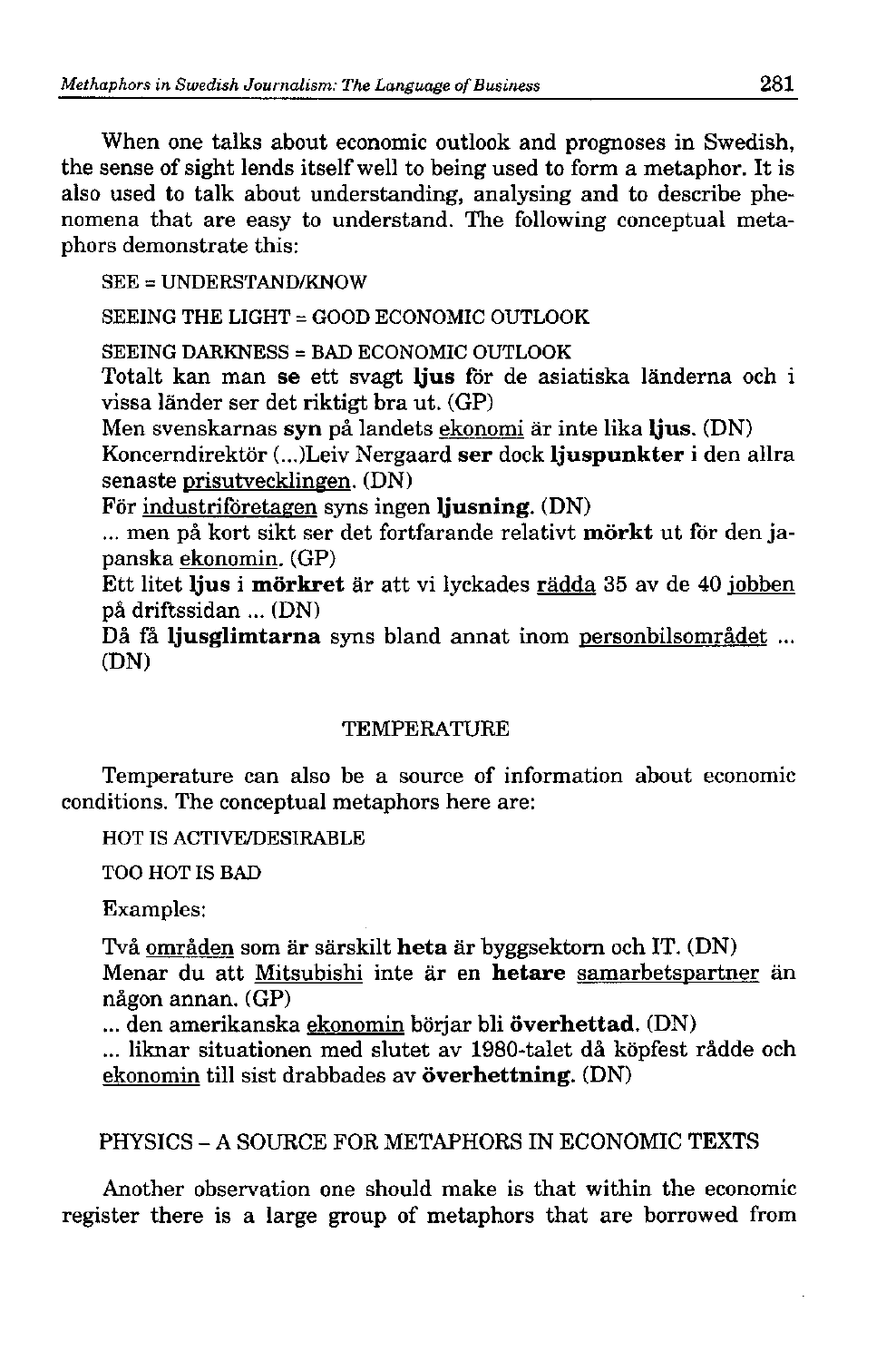physics. This can well be explained by the well-established position of physics among other branches of science. Relatively new developing branches of science appear to borrow terminology from the more established ones, those with generally accepted methodologies. Some economic concepts are thus treated as physical objects. They can move, exert pressure or have a certain weight. The Vehicle-terms that appear as examples here include 'pressure', 'weight', 'burden' and the verb 'to melt':

**Ar** det sa okar **trycket** pa Inyestor att snabbt komma fram til l en ny lösning (DN)

... bland de värst drabbade fanns bankerna där de stigande räntorna **pressade** aktiekurserna ... (DN)

Foxindex är **vägt** efter fondernas förmögenhet vilket innebär att avkastningen i stora fonder **väger** tyngre än avkastningen i små fonder. (DN)

... Renault kopt in sig **skuldtyngda** Nissan ... (GP)

Det var AstraZeneca som fortsatte att falla och **drog ned** index. (DN) ... lastvagnstillverkare kommer att **smälta ihop** till fem om fem år. (DN)

### METAPHOR AND OTHER FIGURES OF SPEECH

Another figurę of speech which is common not only in literaturę, but also in the language of business is personification. Economies, markets and companies are brought to life and receive human ąualities. Companies can be, if we translate word for word, 'optimistic' or 'healthy' and they 'grow' and 'recover' after a period of sluggishness in business. Companies can 'think' and 'talk', they can also be 'strong' or 'weak', exactly like human beings and they can 'lose weight' (again a direct translation from Swedish). Indeed, a sector of the economy can even die. Some personifications happen through metaphor, others take place by metonymy, i.e. by substituting an institution for the people responsible.

### **Personification through metonymy:**

Delvis **talar** Volvo och Scania om olika saker som ger olika slutsatser. (DN) Samtalet mellan Posten och ASG - från början ägt av SJ - pågår  $lipande. (DN)$ Bankerna **sager** att de **vantar** pa kunderna. (GP) Men anlaggningsmaskiner ar en stor sektor som passar yaldigt val in i Volvos **tankande** ... (GP)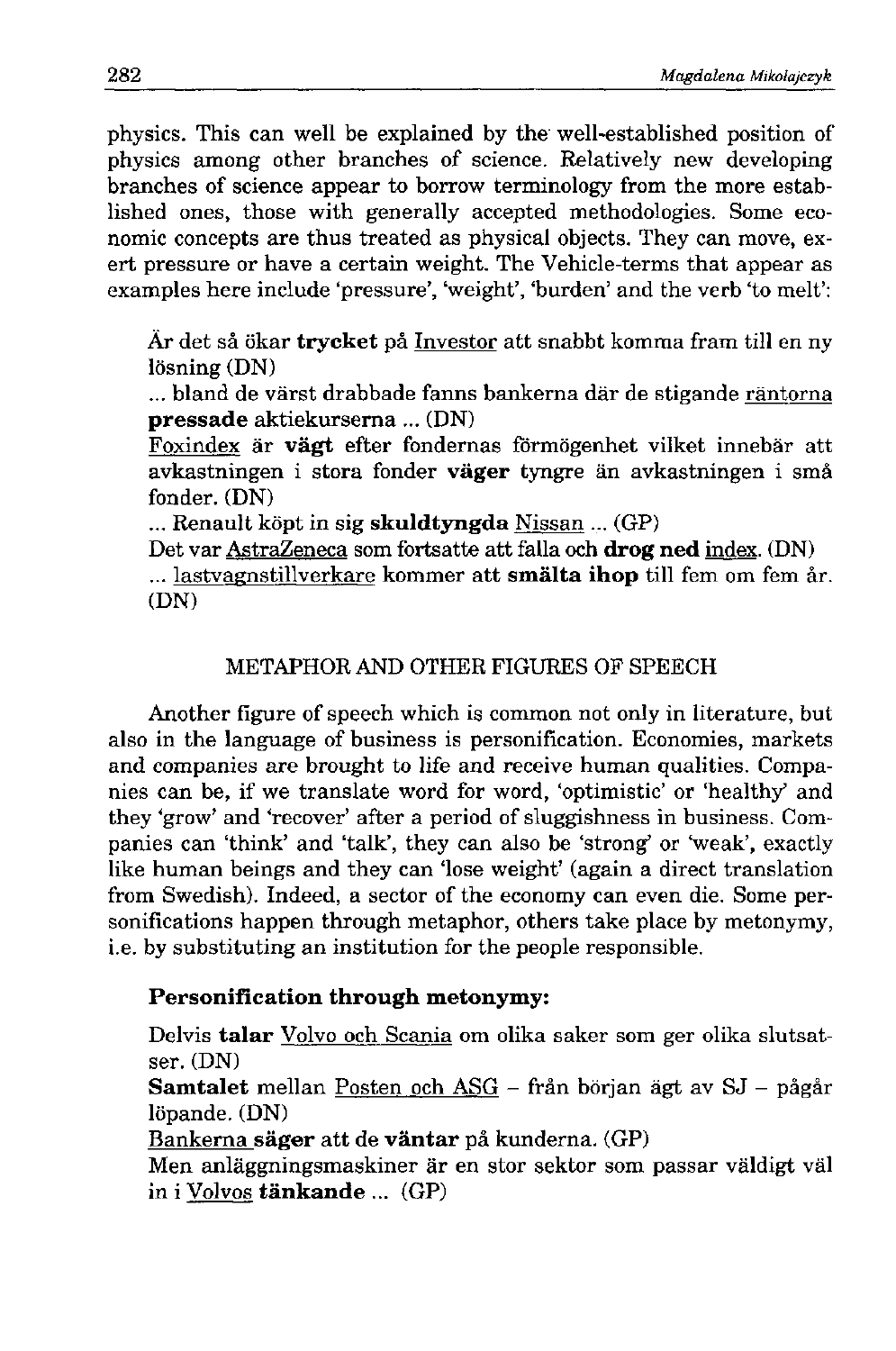Marknadsandelen fór ett sammanslaget Mercedes + Scania i Västeuropa kan studeras i grafiken härintill och är skrämmande läsning, sett med Volvoögon. (DN)

## **Personification by metaphor:**

SKF ar i grunden ett **friskt** fóretag ... (DN)

De asiatiska börserna har återhämtat sig rejält från de kraftiga rasen fórra aret. (DN)

Ericson **repar sig** efter svag rapport (DN)

Antalet anstallda: cirka 18 000 vid arsskiftet. En **bantningsplan**  har inletts. (DN)

Kalkylerna säger dock inget om hur pengarna ska komma till hushallen (DN)

... tianstesektorn **vaxer** starkast (DN)

att bygga en **stark** SKF (DN)

en **syągare** lónsamhet (DN)

**... magrare** organisationerna som haller pa att byggas upp. (GP) Han är rädd att åkeribranschen hinner dö i tvinsot innan regeringen ser over reglerna fór akerinaringen. (DN)

# THE FUNCTIONS OF METAPHORS IN ECONOMIC ARTICLES

When analysing metaphorical patterns in economic articles it is im portant to be aware of the functions those metaphors perform in the texts in which they appear.

One of the functions of metaphors in economic texts is to make economic issues and difficult terminology easier to understand especially for the layman, who is often encouraged to read the finance sections in newspapers.

Another important function of metaphors in economic articles is the hermeneutic function. Some metaphors are used to change the reader's attitude towards an economic issue, to change the perspective. Some 'military metaphors' are used in this way. It makes a difference to talk about battles in the context of competing companies. It also makes a difference to talk about 'losing weight' or making a company 'thinner' in the context of lay-offs. Here are some examples:

Wallenbegargarna har inte rad att fórlora den har **bataljen,** men det ar svart att se hur de ska vinna den. (GP)

Frdn borjan ville Yattenfall **banta** organisationen med 204 tjanster. (DN)

**... magrare** organisationerna som haller pa att byggas upp. (GP)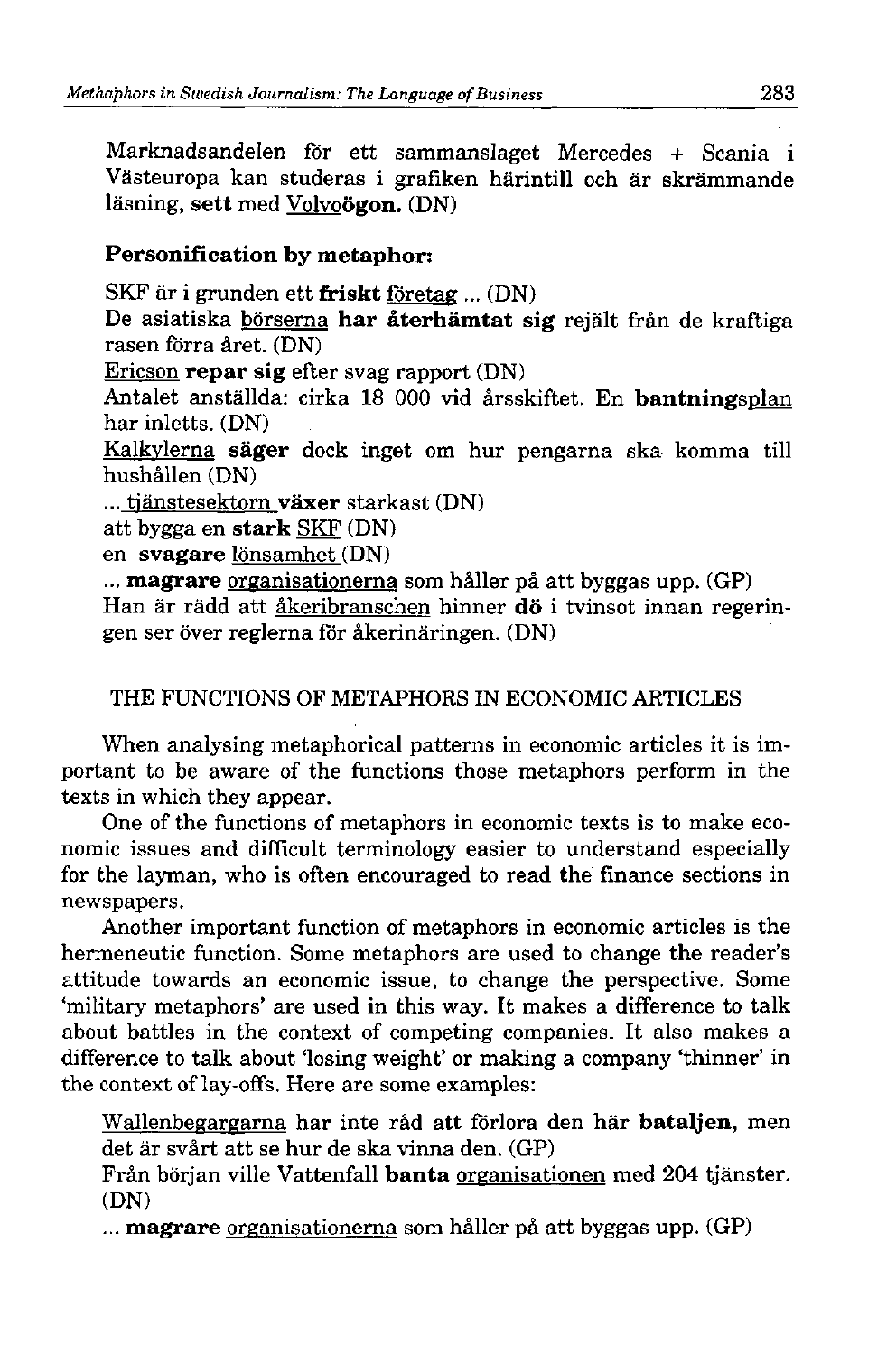The third function of metaphors in the texts analysed is the illustrative function, which is connected with the functions of journalistic texts in generał. Metaphors are often meant to contribute to the style of the articles, especially when they are used in headlines, where they are to attract the reader. Articles often become more lively and appealing thanks to the interesting metaphors used.

Last but not least some of the metaphors we come across in economic articles were created to fili in gaps in yocabulary. At some point in the development of economics, new words were needed to name new phenomena and metaphors were handy devices to use. This is when metaphors that are most lexicalised today were coined. These include the following Swedish metaphors:

konsument, moderbolag, dotterbolag, tillväxt, affärskedia. bankjätten.

These are metaphors found in any economic text and in any conversation, not necessarily economic ones. Some of the metaphors discussed in this paper are finding their way into everyday language, economics being so important in today's world. Economics is borrowing concepts from other fields while every-day language and possibly other fields are borrowing terms from economics.

Another aspect that appears to be important in the context of metaphors in the economic register is the powerful influence of the English language of business and its metaphors on other languages, including Swedish. The traces of this influence can be observed in Swedish newspapers on a daily basis.

Some of the metaphorical patterns discussed in this paper might well represent conceptual metaphors functioning in the Swedish language in generał. Identifying those conceptual metaphors could be an interesting subject of further semantic research.

#### **BIBLIOGRAPH Y**

**Andersson, Tom. 1992.** *The Dynamics of Metaphor. Conflicting images of forest in Swed*ish discourse. Cognitive Studies, 8. Lund.

**Black, Max. 1962.** *Models and Metaphors.* **Ithaca: Cornell University Press .** 

- **Cristofoli, Mirell. Dyrberg, Gunhild. Stage, Lilian . 1998.** *Metaphors, Meaning and Translation.* **Hermes , Journa l of Linguistics , 20, pp. 165-179.**
- **Dagut , M.B.** *1976. Can'Metaphor'be translated?* **Babel, XXIL1 , pp. 21-33.**

**Goatly, Andrew. 1997.** *The Language of Metaphors.* **London and New York: Routledge.** 

**Janicki, Karol. 1997.** *On Unconuentional Metaphors as a Source of Misunderstanding.*  Language in Time and Space. Stuttgart: Franz Steiner Verlag Stuttgart,